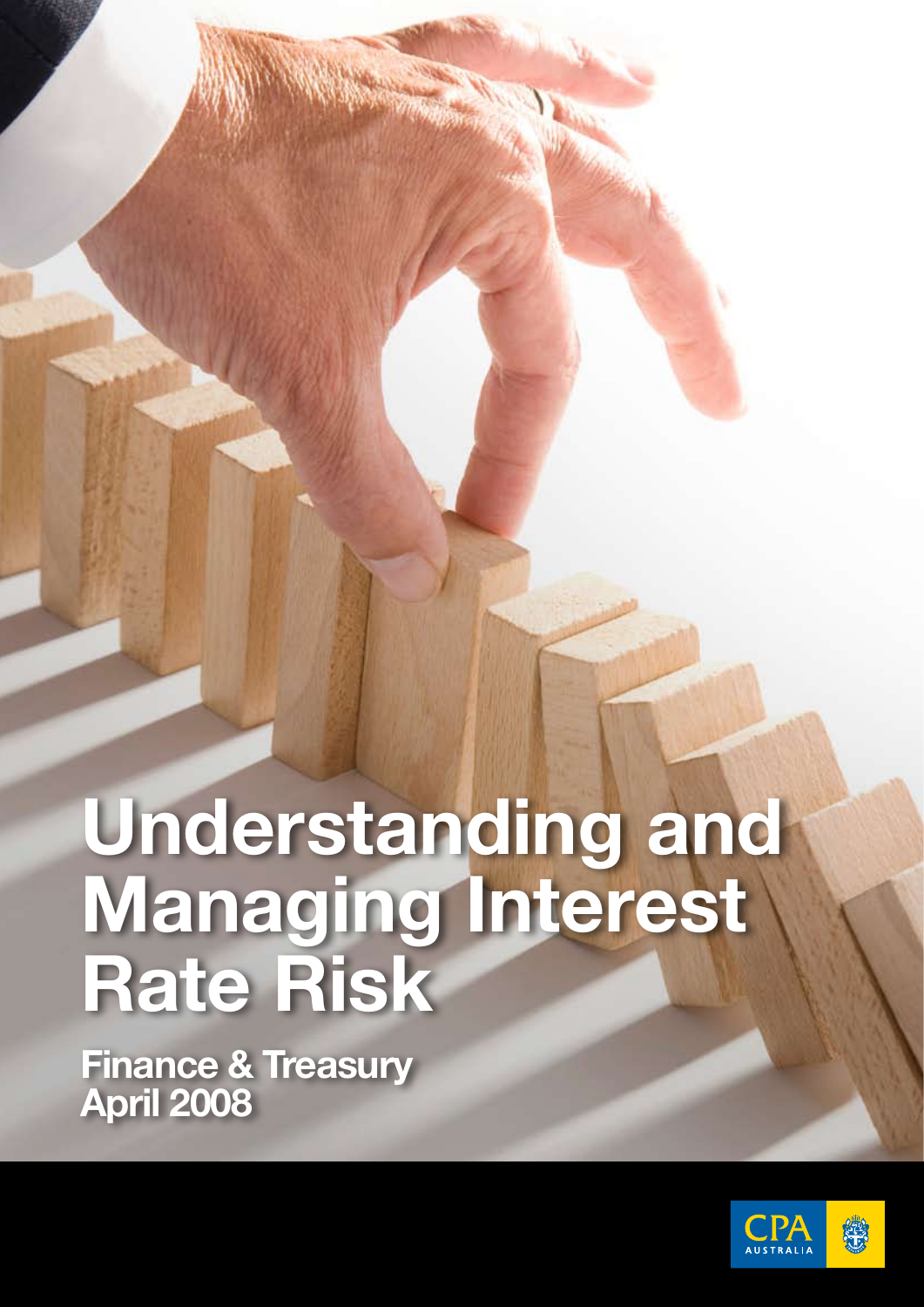CPA Australia Ltd ("CPA Australia") is the sixth largest professional accounting body in the world with more than 117,000 members of the financial, accounting and business profession in 98 countries, including Australia.

For information about CPA Australia, visit our website: cpaaustralia.com.au

First published 2008 CPA Australia Ltd ABN 64 008 392 452 385 Bourke Street Melbourne Vic 3000 Australia

ISBN 978-1-876874-22-3

#### **Legal notice**

© Copyright CPA Australia Ltd (ABN 64 008 392 452) ("CPA Australia"), 2008. All rights reserved.

Save and except for third party content, all content in these materials is owned by or licensed to CPA Australia. All trade marks, service marks and trade names are proprietory to CPA Australia. For permission to reproduce any material, a request in writing is to be made to the Legal Business Unit, CPA Australia Ltd, 385 Bourke Street, Melbourne, Victoria 3000.

CPA Australia has used reasonable care and skill in compiling the content of this material. However, CPA Australia and the editors make no warranty as to the accuracy or completeness of any information in these materials. No part of these materials are intended to be advice, whether legal or professional. Further, as laws change frequently, you are advised to undertake your own research or to seek professional advice to keep abreast of any reforms and developments in the law.

To the extent permitted by applicable law, CPA Australia, its employees, agents and consultants exclude all liability for any loss or damage claims and expenses including but not limited to legal costs, indirect special or consequential loss or damage (including but not limited to, negligence) arising out of the information in the materials. Where any law prohibits the exclusion of such liability, CPA Australia limits its liability to the re-supply of the information.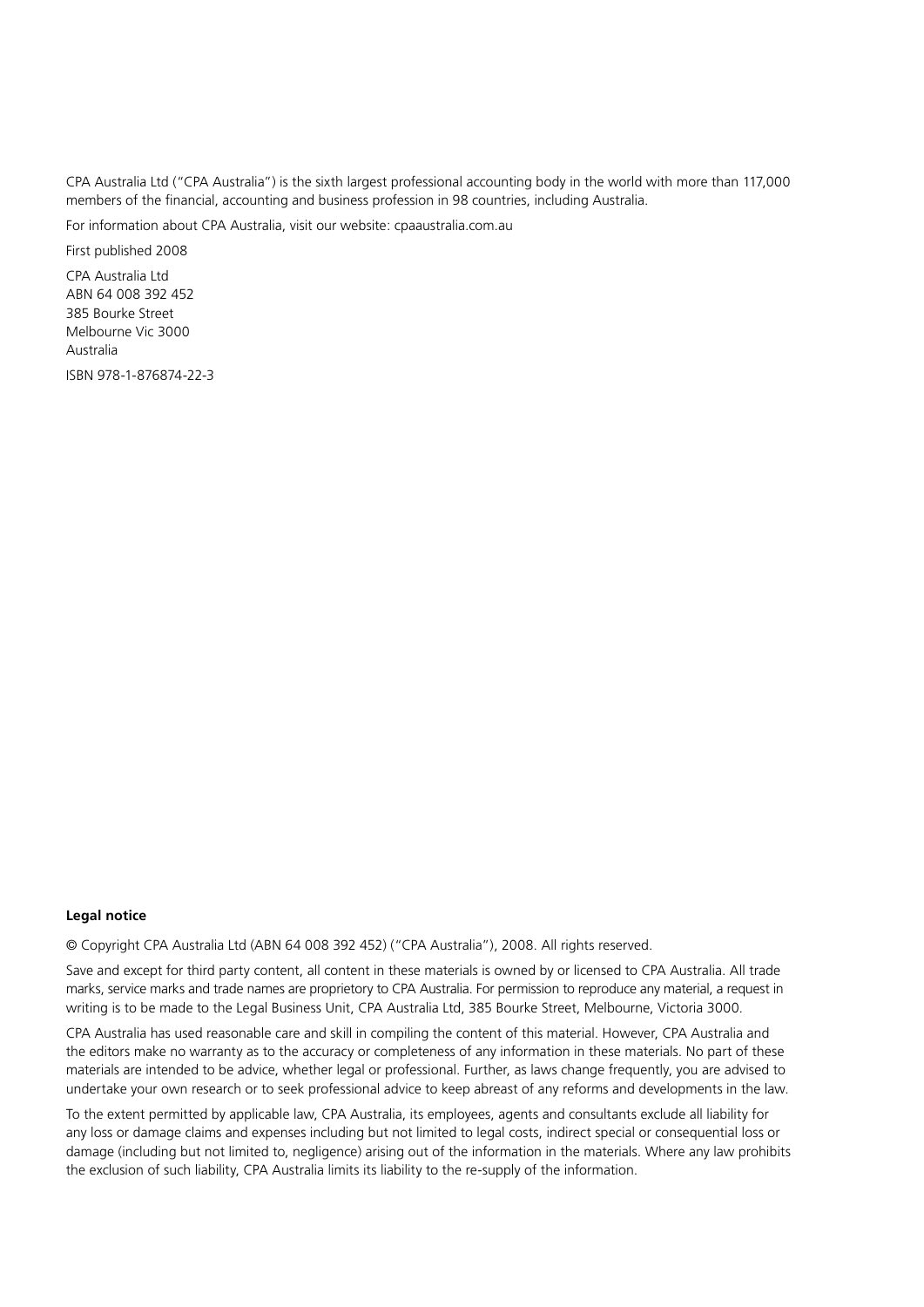# Contents

| Introduction                                                      | 2              |
|-------------------------------------------------------------------|----------------|
| 1. Definition – what is interest rate risk?                       | 3              |
| 2. Sources of interest rate risk                                  | 3              |
| 3. Impact of adverse movements in interest rates on organisations | $\overline{4}$ |
| 4. Methods to measure interest rate risk                          | $\overline{4}$ |
| 5. Methods to manage interest rate risks                          | 5              |
| Appendix 1 Terminology – key terms which may be used              | 6              |
| Appendix 2 Typical financial instruments and hedges               | 7              |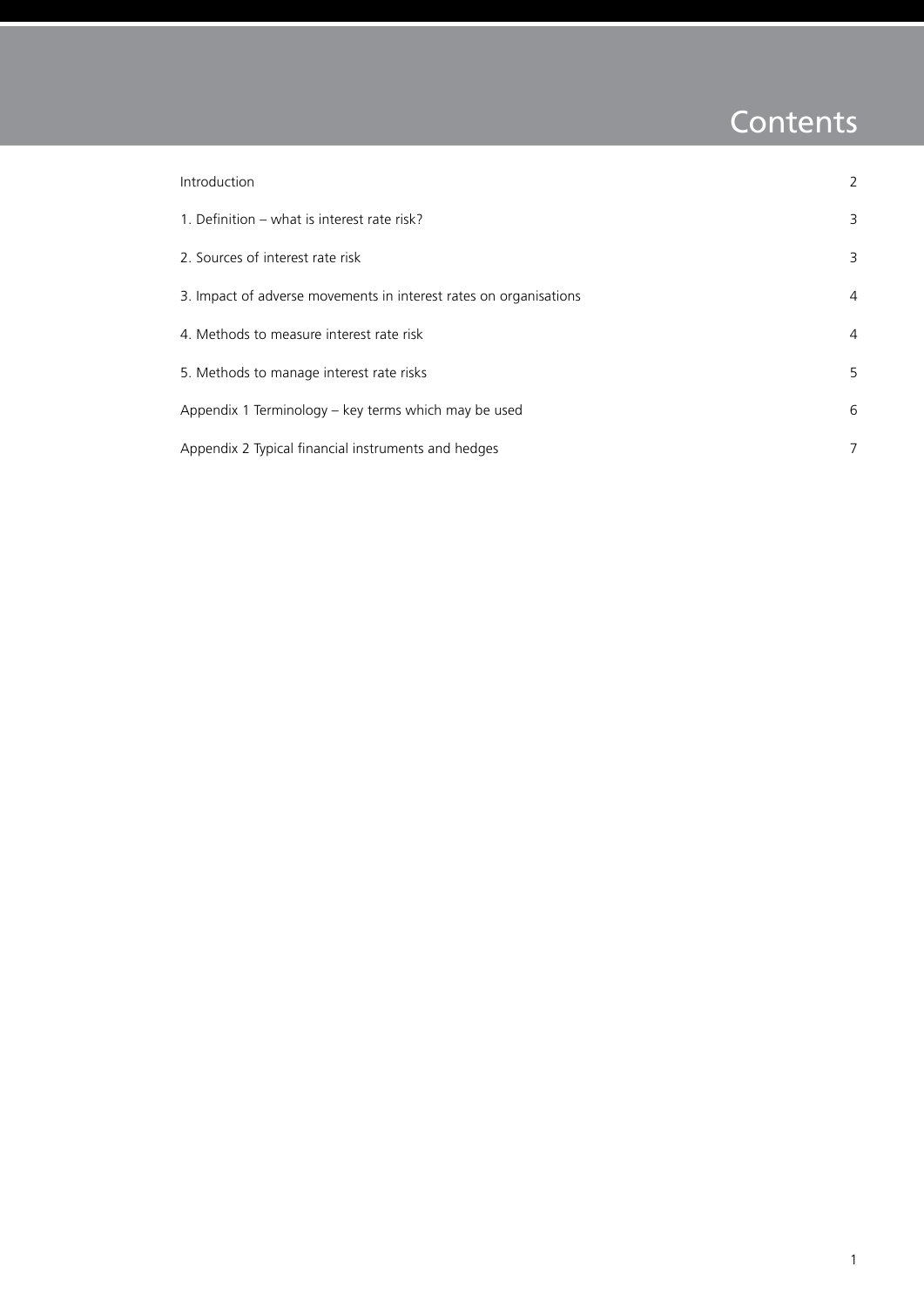## Introduction

This guide provides an overview of the issues associated with understanding and managing interest rate risk. It is intended to familiarise users with the key concepts. This may necessitate users making further enquiries to more fully understand these issues. The guide is supported by two appendices – one outlines key terminology and the other provides a description of the key financial instruments which are associated with interest rate risk management. Users of the guide will find other useful literature relevant to the subject at the CPA Australia website cpaaustralia.com.au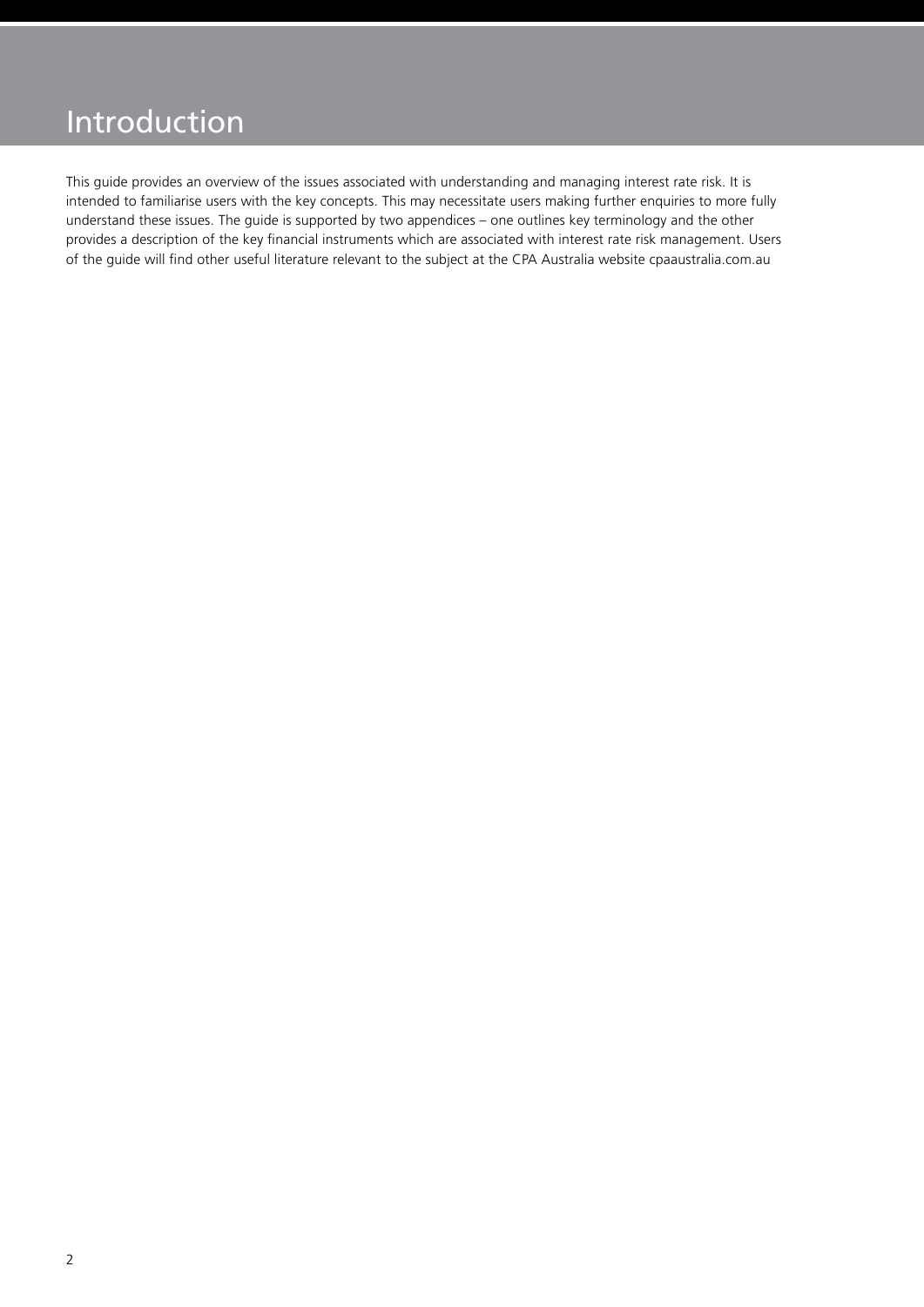### **1. Definition – what is interest rate risk?**

Interest rate risk should be managed where fluctuations in interest rate impact on the organisation's profitability. In an organisation where the core operations are something other than financial services, such financial risk should be appropriately managed, so that the focus of the organisation is on providing the core goods or services without exposing the business to financial risks.

#### **An adverse movement in interest rate risk may potentially:**

- increase borrowing costs for borrowers;
- reduce returns for investors
- reduce profitability of financial services providers such as banks; and
- reduce the net present value (NPV) of organisations due to the effect of changes in the discount rate (interest rate) on the value of financial instruments, hedges and the return on projects.

## **2. Sources of interest rate risk**

Interest rate risk can arise from a number of sources:

- where interest costs fluctuate according to interest rate movements during the life of the loan;
- resetting of interest rates on an entity's loans from banks or other lenders;
- resetting of interest rates on short-term investments such as bank deposits, commercial paper, bank bills and so on;
- • the impact of interest rate changes on the value of long-term financial assets and liabilities. For example, the value of a bond will fall as interest rates increase – so investors in such instruments will initially benefit from a decrease in interest rates and similarly borrowers of long-term funds may initially suffer an economic loss as rates fall because their liabilities will increase. These economic gains and losses will only be realised if the investment or liability is realised prior to maturity otherwise the economic gain or loss represents an opportunity gain or a loss at the time that interest rates changed;
- derivatives e.g. interest rate swaps the value of these instruments will change as interest rates change, representing either an opportunity gain or a loss (or real gain or loss where the transaction is finalised prior to maturity);
- early payment discount offered and received. For example, discount rates offered for early payment by debtors may be higher than the organisation's cost of funds;
- • forward foreign exchange rates are affected by the differential between domestic interest rates and foreign rates. For example, as Australian interest rates increase relative to offshore rates, then the cost of hedging imports will increase and the cost of hedging exports will fall;
- • financial institutions are concerned about the interest rates on assets and liabilities resetting at different times. This is known as mismatch risk or repricing risk. For example, if the interest rates on its assets increase more than its liabilities then the organisation's profit will increase, and vice-versa.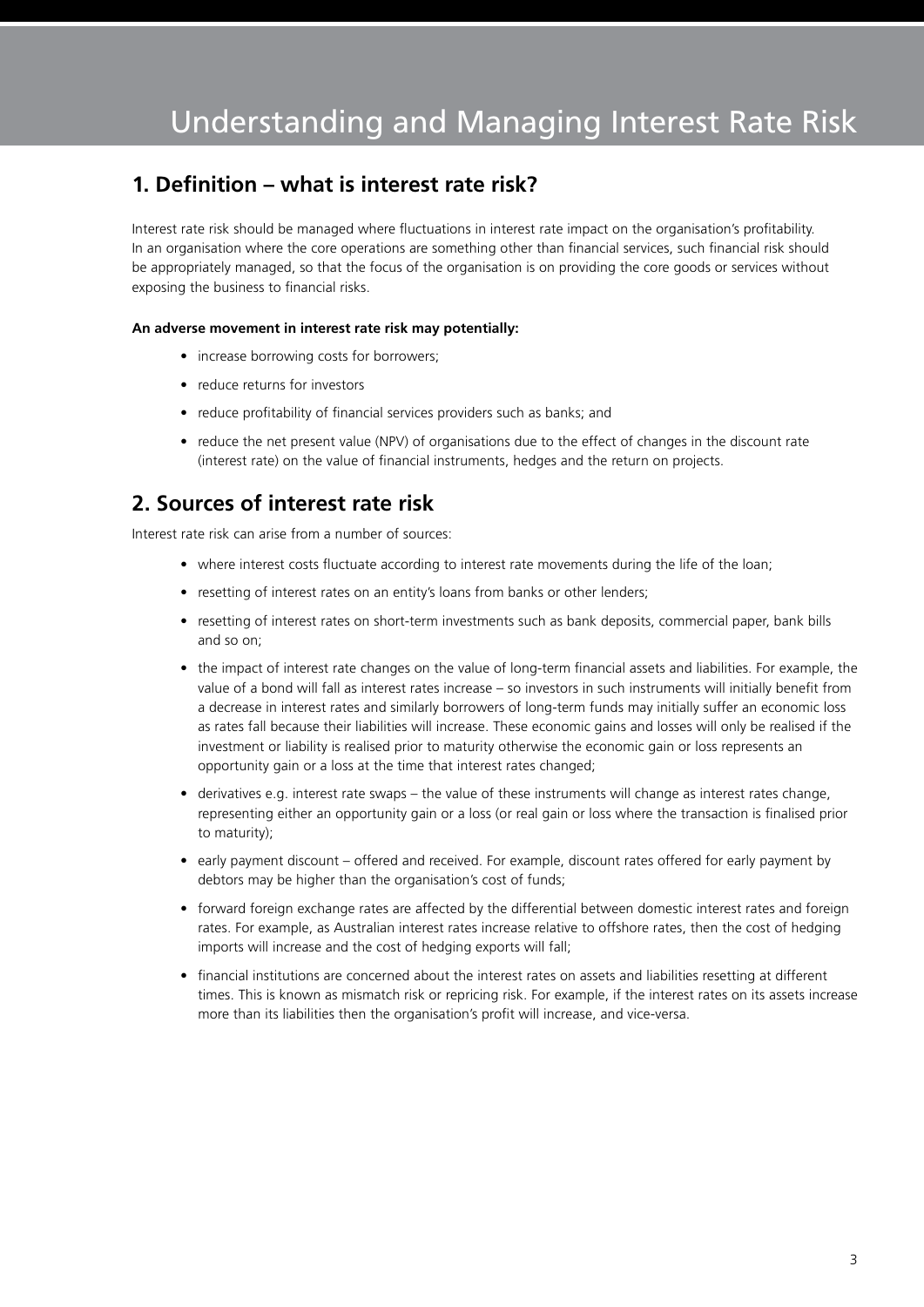#### **3. Impact of adverse movements in interest rates on organisations**

• Borrowers – in general concerned about rising rates

Increased cost of funds =

- $\overline{\mathsf{V}}$  profitability =  $\overline{\mathsf{V}}$  market value
- $\overline{\mathsf{v}}$  ability to undertake capital expenditure
- $\overline{\mathsf{V}}$  ability to pay dividends
- $\uparrow$  chance of a breach of borrowing covenants
- $\uparrow$  borrowing margins due to deterioration in financial ratios
- $\uparrow$  (initially) NPV (net worth) due to a higher discount rate being applied to fixed interest loans and associated hedges (the opposite applies where rates fall)
- Investors in general concerned about falling rates

Reduced cost of funds =

- $\overline{\mathsf{V}}$  profitability =  $\overline{\mathsf{V}}$  market value
- $\overline{\mathsf{V}}$  ability to pay returns to stakeholders e.g. unit holders in a trust
- $\overline{\mathsf{v}}$  competitive returns =  $\overline{\mathsf{v}}$  ability to attract investors
- $\uparrow$  (initially) NPV (net worth/unit prices) due to the lower discount rate being applied to investments and associated hedges (the opposite applies when rates increase)
- $\overline{\mathsf{V}}$  ability to meet future outgoings e.g. superannuation.

#### **4. Methods to measure interest rate risk**

There are many ways to measure interest rate risk which can range from very simple measures to very sophisticated measures which are mathematically complex and require significant computing power. This guide provides some examples of the simpler measures which can be applied and understood by most organisations.

- **• Sensitivity analysis**
	- Simple analysis measurement of the impact of small changes of interest rates on the accounting income or economic value. For example, if interest rates increase by 1 per cent now, what will be the impact on the accounting income? Usually calculated on spreadsheets
	- Advanced measurement of the impact of multiple changes in interest rates and other related variables on the entity's financial health. For example, if the entity is 50 per cent hedged and interest rates increase by 1 per cent and earnings before interest, tax, depreciation and amortisation (EBITDA) fall by 10 per cent, what will be the impact on the entity's interest cover ratio? This information may be presented in a tabular form.
	- Stress test modelling the impact of a large change in interest rates on borrowings or investments in accounting terms or risk outcomes. This type of measurement is frequently used by financial institutions.
- **• Repricing profiles** (graphical representation of the interest reset of assets and liabilities over time)
	- For entities this may be a graphical representation of the interest repricing of assets or liabilities over time.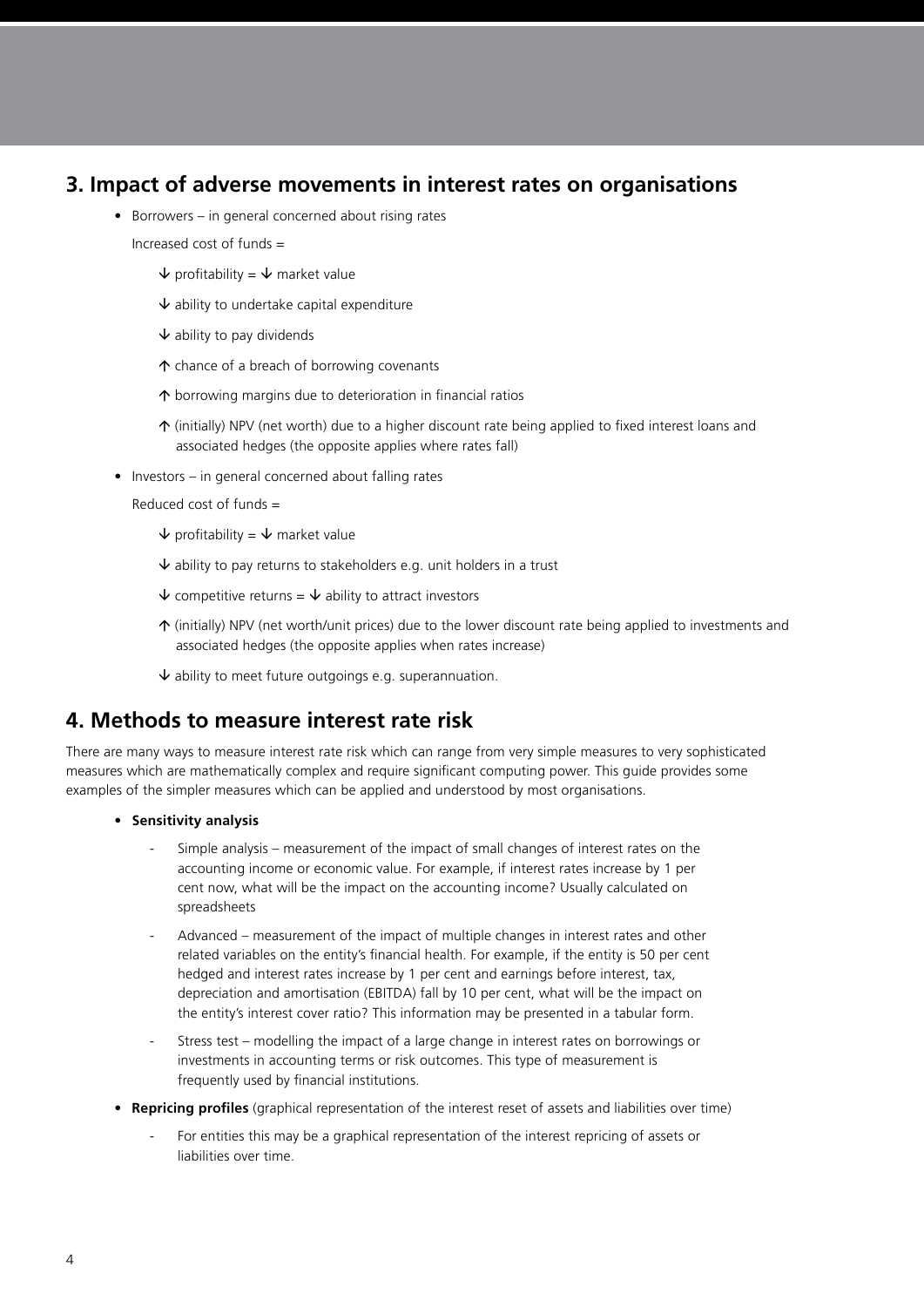## **5. Methods to manage interest rate risk**

Before using financial instruments to manage interest rate risk, the organisation should develop a policy after determining the risk appetite of key stakeholders such as directors. Guidance in this regard can be found in the CPA publication, *Understanding and Managing Financial Risk.*

There are many ways that interest rate risk can be managed.

- A simple method is when the borrower requests its lender to fix the interest rate of its loan for the period of the loan.
- Where a borrower has a floating rate cost of funds, it can protect itself from rising interest rates through an interest rate cap or option. Essentially this is like insuring against rising rates. If the rates rise, the borrower is protected. If rates fall, the borrower retains the benefit of the clearance in interest rates. As a borrower you pay a premium for this protection from rising interest rates.
- An alternative product for a borrower on floating rates would be to consider using an interest rate swap. This product allows the borrower to lock in its floating rates for one to five years with its own bank, or another bank if it has the credit limits. Though you do not pay an upfront fee, if the rate falls below the fixed swap rate you have to pay the counterparty the difference.
- Similarly borrowers can convert a fixed rate loan back to a floating loan using a derivative, such as an interest rate swap.
- Investors can invest in fixed rate assets or alternatively invest in floating rate assets and fix the rate using an interest swap. Fixed rate assets may offer investors a better rate of return. However, investors should be aware that they may experience significant losses on fixed rate assets should interest rates increase and they terminate the investment prior to its maturity.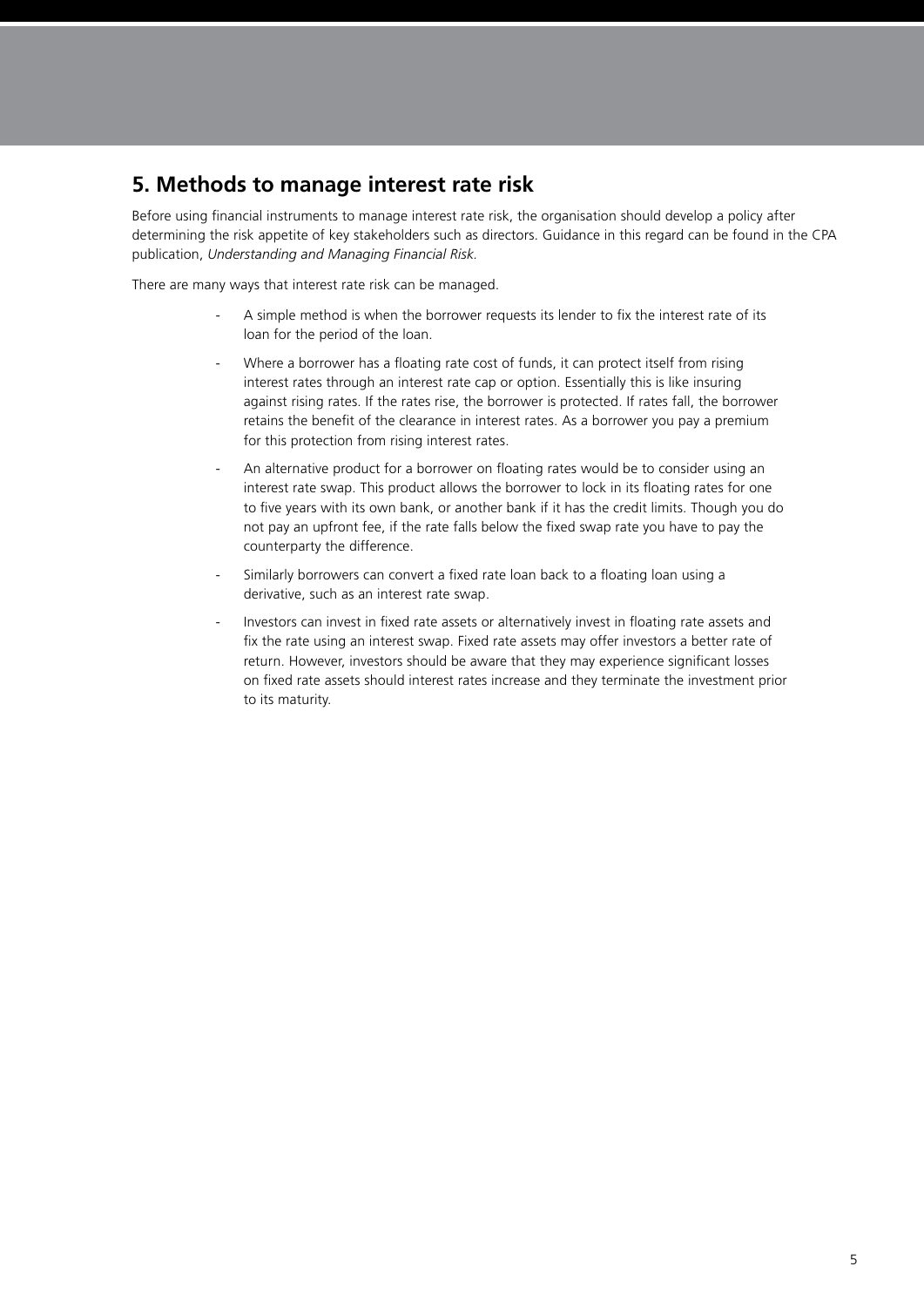#### Appendix 1 Terminology (key terms which may be used)

- **Floating rate** typically this means the interest rate on a borrowing, investment or hedge resets (reprices) *in less* than 12 months.
- **Fixed rate** typically this means the interest rate on a borrowing, investment or hedge resets (reprices) *in more* than 12 months or the life of the loan or investment.
- **• Yield curve**  a graphical representation of expected interest rates by the financial market over time. Where rates increase over time, then the yield curve is said to be positive or normal. Where rates decrease over time, then the yield curve is said to be inverse. An inverse yield curve implies that financial markets expect interest rates to fall.
- **• Outright interest rate risk**  the impact of a change in the overall level of interest rate risk. For example, if an investor holds a fixed interest bond and interest rates generally increase, then the investor will experience a loss.
- **• Basis risk**  the change in the interest rate of one instrument relative to another. For hedges to work perfectly, the value of the hedge must change exactly in line with the financial instrument being hedged as interest rates change. If they don't then there is 'basis risk'.
- **• Yield curve risk**  Financial institutions may be reliant, for their hedges to be effective, on interest rates changing evenly across the yield curve. If this does not happen, then the institution will experience 'yield curve risk'.
- **• Repricing and repayment risk**  interest rate repricing may not be the same as the contractual repayment term of the financial instrument. For example, a floating rate note may be repayable in five years (which is its repayment risk) but have an interest rate reset (interest rate repricing) of 90 days. Therefore, the repayment profile of a floating rate note is different from its repricing profile.
- **Interest cover covenants** Banks typically require borrowings to have covenants. One covenant relates the amount of cash (typically measured by earnings before interest, tax, depreciation and amortisation (EBITDA)) to interest expense. If interest rates increase, and the organisation has not fixed its borrowing rate, then the ratio of cash to interest cost may fall below the ratio (covenant) agreed by the bank. If this happens, the loan may become immediately payable or the bank may impose a penalty rate of interest.
- **• Indexes** Loan agreements and derivatives may have a floating rate which periodically needs to be reset. To ensure fairness, often the rate setting is done by reference to a floating rate index such as BBSW (the bank bill swap rate) or BBSY (the bank bill swap bid rate) (which are both shown as pages on the Reuters information services).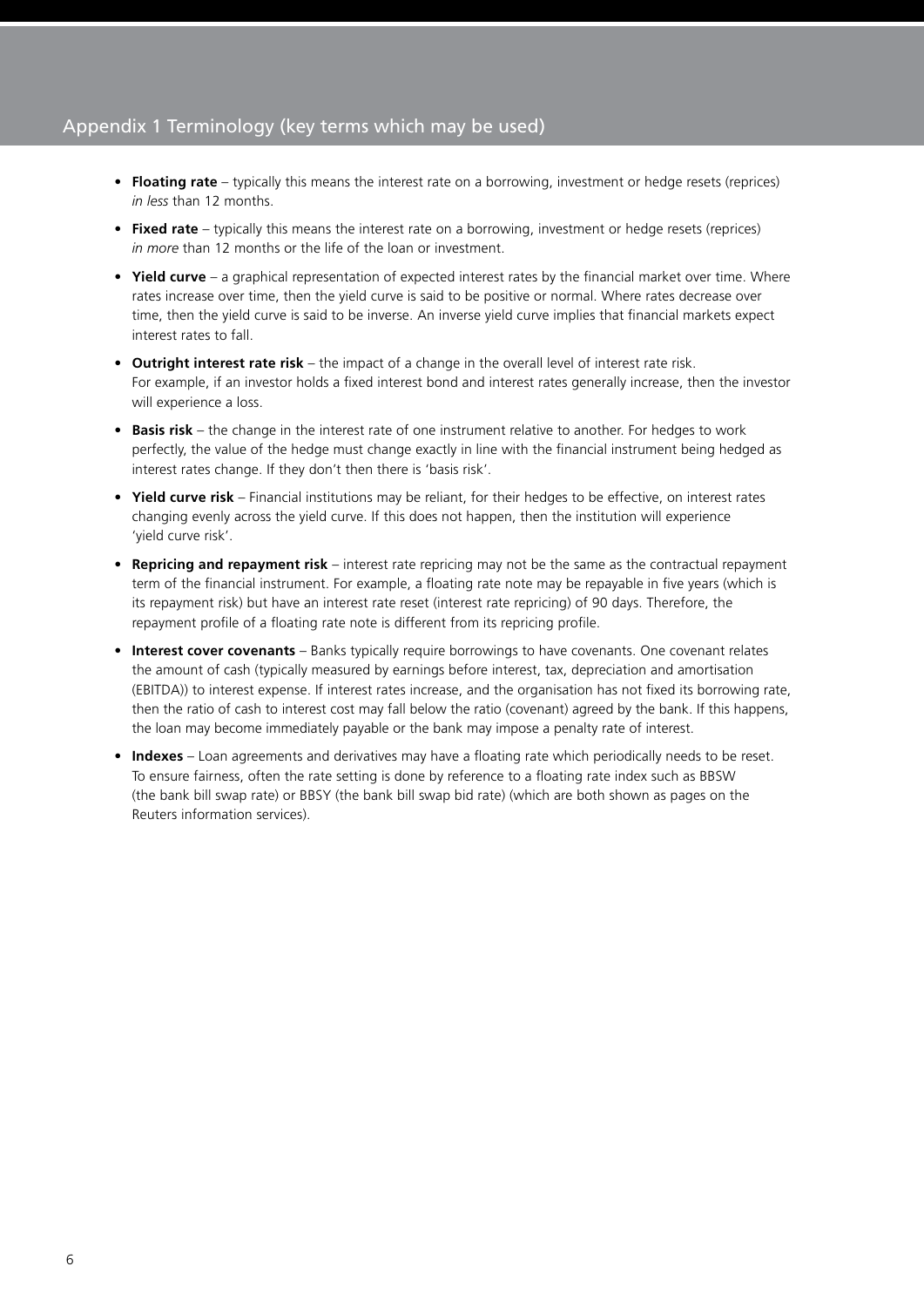- **• Interest ratio swaps (IRSs)** IRSs allow borrowers or investors to convert a floating rate borrowing or investment into a fixed rate borrowing or investment for a pre-agreed time, typically three or five years. The IRS is a separate instrument to the borrowing or investment instrument. It is overlayed on the borrowing or instrument. For example the borrower will receive a floating rate (e.g. 'BBSW') of funds from the IRS counterparty and pay (BBSW) this through to the loan counterparty (who ideally has arranged the loan to be paid at the BBSW rate). In return the borrower will pay the swap counterparty the fixed rate (effectively this will now be the cost of funds). Swaps can be used for any international interest rate exposure.
- **• Options**  Options are similar to an insurance contract. For a premium, a borrower can insure against the cost of funds in all or some of its borrowings exceeding a pre-agreed rate. Similarly an investor can insure against the rate falling below a pre-agreed rate.

An example of the application of an option: A borrower pays a premium for the option to participate if the interest rate falls during the term of the option. For example, the borrower borrows one million dollars for three years and has new interest rate sets every three months. Rather than fixing the interest rate over the next three years, he may believe that the interest rate will fall over this time. An option is then transacted with a strike rate which is triggered when the interest rate reaches this strike rate (interest rate). If interest rates reach the strike rate during the life of the option transaction, then the borrower will pay the lesser interest rate from this time until maturity of the transaction.



- **• Bank bills/short-term borrowings/investments**  Bank bills and commercial paper are paper are shortterm instruments, issued at a discount. This means the issuer (borrower) receives less than the face value at issue and pays the full amount (face value) at maturity. The difference between the two is known is interest expense. Bank bills differ from commercial paper in that the issuer of bank bills has entered into an agreement with a bank to guarantee payment should the issuer default. This makes bank bills attractive to investors. With commercial paper, the investor must rely on the credit worthiness of the issuer alone.
- **• Bonds**  Bonds are instruments issued by borrowers to investors. The bond typically has a face value, maturity date and rate of interest. The interest payable may be fixed (i.e. a coupon) or be periodically reset at a margin above or below an index rate. The former are known as fixed interest bonds. The latter are known as floating rate bonds.
- **• Forward rate agreements (FRAs)** FRAs allow a borrower or investor to lock in a borrowing or investment rate for a future period. FRAs are similar to IRSs but only cover a single period. For example, a borrower may wish to lock in some of its borrowing cost starting in three months for six months. The borrower could use a 3 v 6 FRA for this purpose which would lock in the rate at the beginning of the six-month period. FRAs are usually to manage short-term rates up to 18 months and can be used for any major currency.